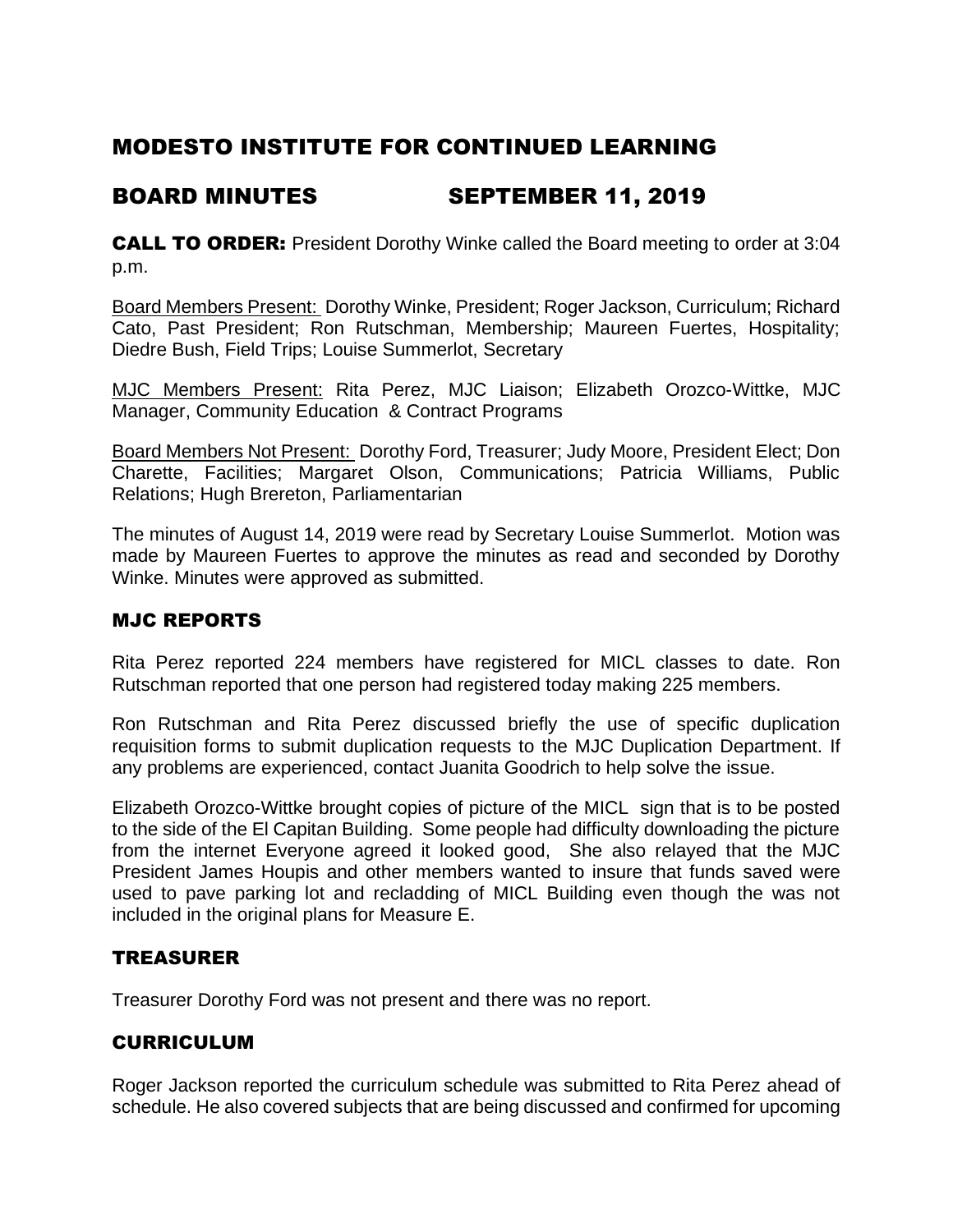classes. Any interested MICL member can attend the Curriculum Committee to present subjects and listen in to discussion by Committee members on upcoming classes and those that are proposed. The next meeting of the Curriculum Committee is Wednesday, October 2, 2019 at 3:05 p.m. in the MICL office in the El Capitan Building.

## PAST PRESIDENT

Richard Cato discussed wording in job descriptions.

Richard Cato also reported he is on schedule in selecting members for the Nominating Committee to select potential members for next year's Board members.

#### MEMBERSHIP

Ron Rutschman reported the MICL membership directory will be ready to distribute at the end of the month. Members will be able to pick them up during classes. He reported 225 members registered for the Fall Semester.

## HOSPITALITY

Maureen Fuertes reported everything for the Potluck on September 26<sup>th</sup> is organized and will be readied as soon as the tables are setup by Modesto Junior College Facilities Department. She raised a question about the Hospitality Budget and how much she can spend. After some discussion she has discretion to purchase what is needed and anything she felt out of the norm can be brought to the Board. For the upcoming Potluck she has obtained a quote for dessert and Richard Cato made a motion to authorize her to purchase dessert for \$117.60 and was seconded by Roger Jackson. Motion passed.

## COMMUNICATIONS

In Margaret Olson's absence Louise Summerlot brought two requests to the Board, namely, in the job description for "MICLetter Editor/Publisher" delete "Word Publisher" and use "Publisher" only. Diedre Bush indicated she can do that in the final copy. Also, Bruce Gallmeyer wanted to remind MICL members to use the Email address "miconline.org" to request items to be posted on the website.

#### FIELD TRIPS

Diedre Bush reported it's a "go" for the field trip to the Crocker Art on Friday, September 27<sup>th</sup>. Rita Perez confirmed transportation for the field trip set for Saturday, October 26<sup>th</sup> to the Sausalito Bay Model Visitor's Center has been approved . Diedre Bush is continuing to be on track for the Roaring Camp Steam Train to Bear Mountain on Saturday, December  $7<sup>th</sup>$ . The trip planned last year had to be canceled due to poor weather. We are hoping for good weather for this year. The trip includes breakfast , hot cider and hot cocoa.